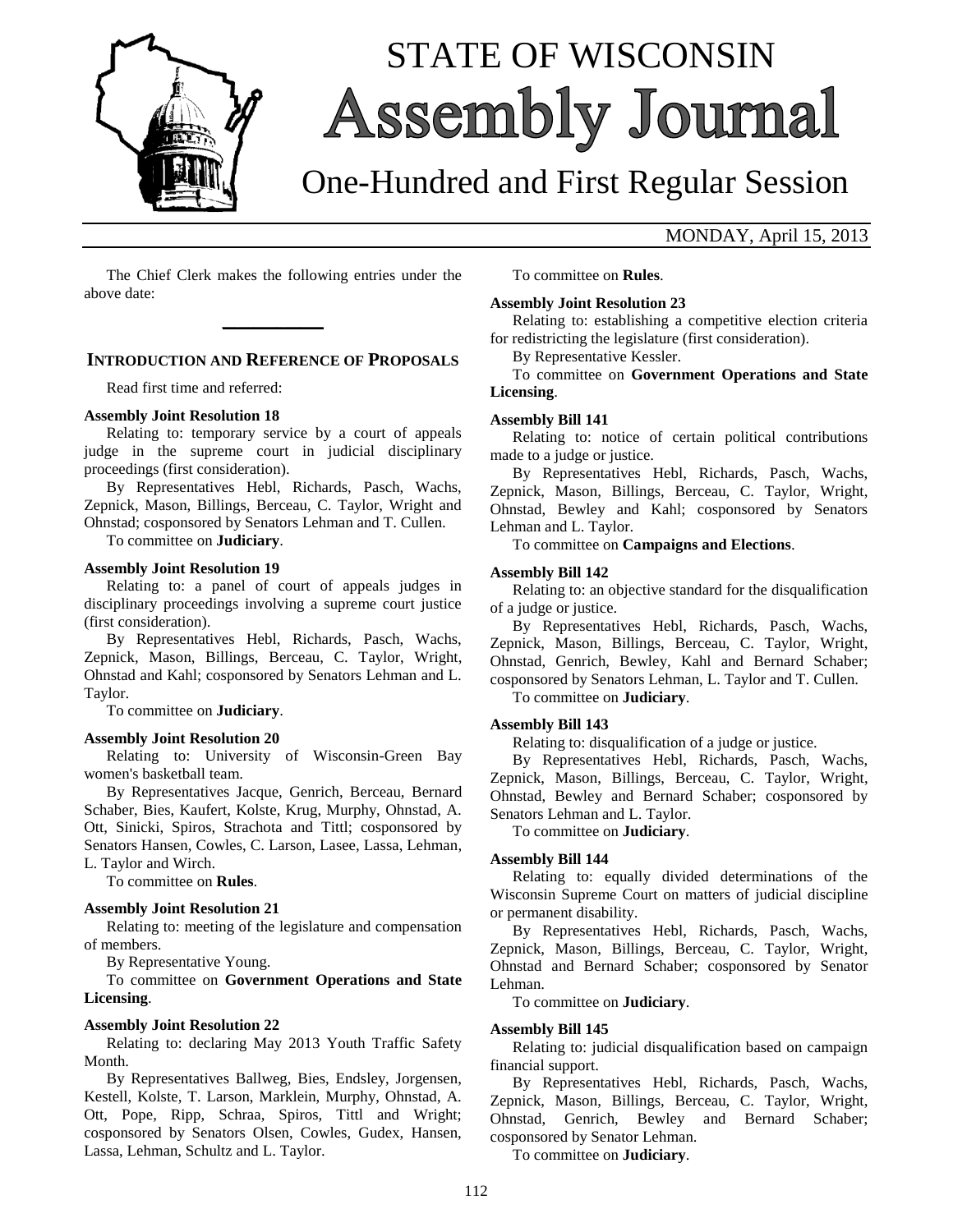#### **Assembly Bill 146**

Relating to: authority of the Wisconsin Supreme Court to review a decision of a justice to deny a motion to disqualify the justice.

By Representatives Hebl, Richards, Pasch, Wachs, Zepnick, Mason, Billings, Berceau, C. Taylor, Wright, Ohnstad, Kahl and Bernard Schaber; cosponsored by Senators Lehman, L. Taylor and T. Cullen.

To committee on **Judiciary**.

#### **Assembly Bill 147**

Relating to: increasing the amount of the supplement to the federal historic rehabilitation tax credit.

By Representatives Weininger, Jacque, Schraa, Berceau, Jorgensen, T. Larson, Mason, Ohnstad, Spiros, Endsley, Wright and Genrich; cosponsored by Senators Gudex, L. Taylor, Lassa, Lehman, Harris and Schultz.

To committee on **Tourism**.

#### **Assembly Bill 148**

Relating to: legislative consideration of nonfiscal policy items in the biennial budget bill.

By Representatives Bernard Schaber, Berceau, Billings, Doyle, Hesselbein, Hulsey, Johnson, Kahl, Kolste, Ohnstad, Pope, Ringhand, Shankland, Sinicki, Smith, Wright and Vruwink; cosponsored by Senators T. Cullen, Hansen, Lehman and Wirch.

To committee on **Government Operations and State Licensing**.

#### **Assembly Bill 149**

Relating to: decoys placed in water for migratory game bird hunting.

By Representatives Jacque, Tittl, Bernier, Bies, Craig, Kleefisch, Murphy, Murtha, Stone and Stroebel; cosponsored by Senators Lasee, Grothman and Leibham.

# To committee on **Natural Resources and Sporting Heritage**.

#### **Assembly Bill 150**

Relating to: posttermination of parental rights contact between a child and a birth relative of the child; disclosure of the name and address of an out-of-home placement of a child; sharing of home study reports with another agency; elimination of home studies for certain proposed adoptive parents; disclosure of the name and last-known address of a proposed adoptive parent of a child to an agency that is determining the availability of an adoptive placement for a sibling of the child; providing full faith and credit to a tribal court proceeding for a suspension of parental rights or an adoption under tribal law or custom; and jurisdiction over and venue for an adoption petition.

By Joint Legislative Council.

To committee on **Family Law**.

#### **Assembly Bill 151**

Relating to: the right of a parent to have counsel in a proceeding for a child alleged to be in need of protection or services; the power of the juvenile court to appoint counsel in such a proceeding; and elimination of the right to a jury trial in such a proceeding or in a proceeding for termination of parental rights; granting rule-making authority; and making appropriations.

By Joint Legislative Council.

To committee on **Family Law**.

# **Assembly Bill 152**

Relating to: children in need of protection or services jurisdiction over, and grounds for involuntary termination of parental rights to, a child under 3 years of age whose parent had an involuntary termination of parental rights within 3 years prior to the child's birth; reasonable efforts by an agency to return a child safely home when the child has been adjudged to be in need of protection or services; requirements for further participation in an action to terminate parental rights by a man alleged to be the child's father; revising certain grounds for an involuntary termination of parental rights and certain notice exceptions for an involuntary termination of parental rights proceeding; waiver of counsel for a parent in an involuntary termination of parental rights or a contested adoption proceeding; and requiring a parent's signature on a petition for postdispositional relief or a notice of appeal of a termination of parental rights order or a child in need of protection or services or paternity adjudication.

By Joint Legislative Council.

To committee on **Family Law**.

# **Assembly Bill 153**

Relating to: an exception to the hearsay rule of evidence if a witness is unavailable.

By Representatives Steineke, Hutton, Jacque, Spiros, Marklein and Kleefisch.

To committee on **Judiciary**.

#### **Assembly Bill 154**

Relating to: annual or consecutive month permits for vehicles or combinations of vehicles transporting loads near the Wisconsin-Michigan border.

By Representatives Swearingen, Mursau, Ripp, Nygren, Spiros, T. Larson, Bewley, Wright, Murtha, Bies, Ballweg, A. Ott, Bernier, Jagler, Czaja and Sanfelippo; cosponsored by Senators Petrowski, Tiffany, Jauch and Lassa.

To committee on **Transportation**.

#### **Assembly Bill 155**

Relating to: a sea lamprey control program.

By Representatives Weininger, Pope, Mason, Ballweg, Kaufert, Ohnstad, Brooks, Bies, Ringhand, A. Ott, Clark and Sinicki; cosponsored by Senators Cowles, Gudex, Lasee, Risser, Lehman, Wirch, Lassa, Tiffany and Olsen.

To committee on **Natural Resources and Sporting Heritage**.

#### **Assembly Bill 156**

Relating to: prohibiting certain computer messages or postings that invite harassment or obscene, lewd, or profane communication and providing a penalty.

By Representatives Jacque, Ballweg, Bernier, Bies, Brooks, Endsley, Krug, Mursau, A. Ott, Schraa and Spiros; cosponsored by Senator Cowles.

To committee on **Criminal Justice**.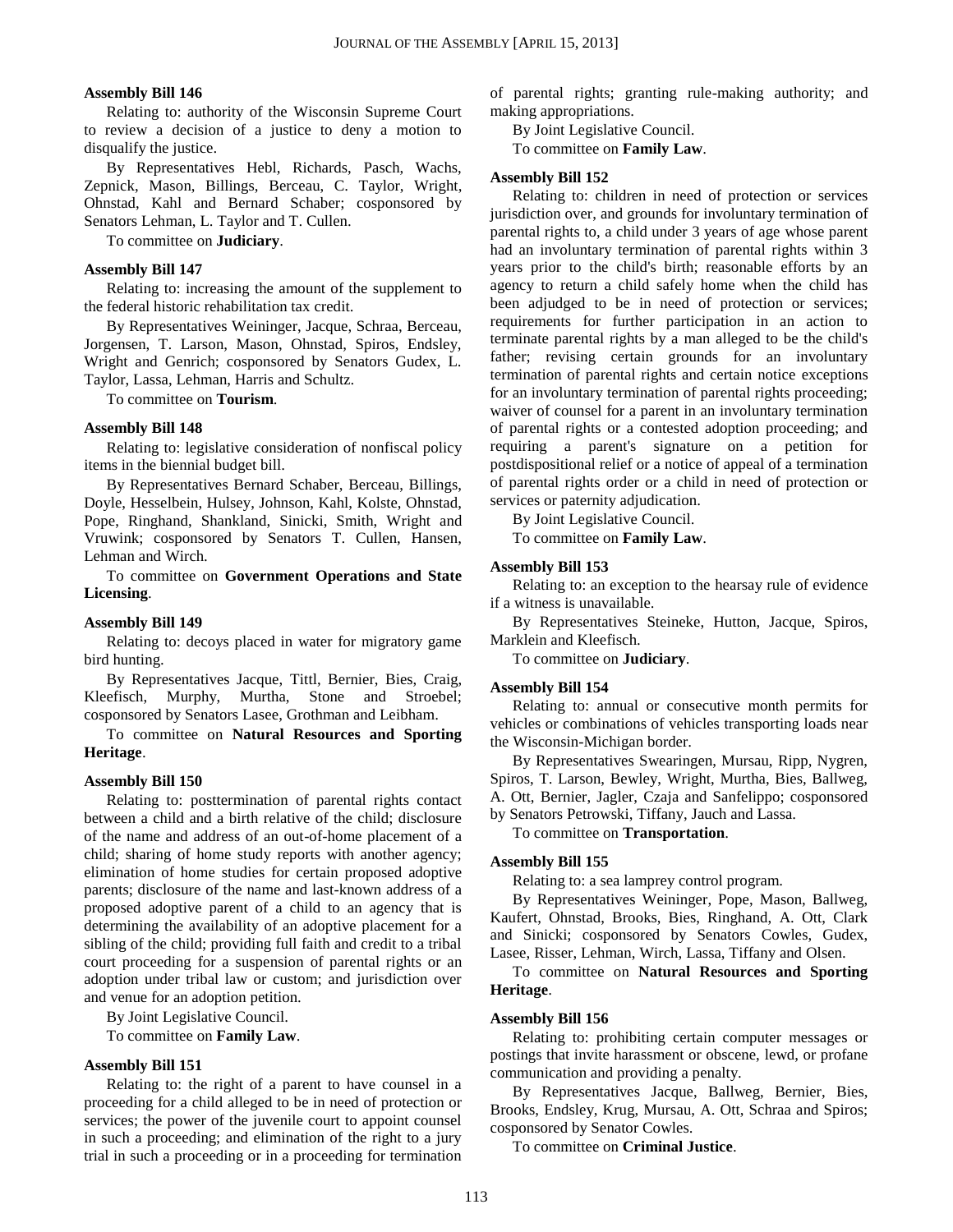# **Assembly Bill 157**

Relating to: motor vehicle registration by the Department of Transportation, historic military vehicles, and Kei class vehicles.

By Representatives Kestell, Schraa, Jacque, Weatherston, Brooks, Thiesfeldt, Strachota, Krug, Czaja, Honadel, Mursau, Murtha, LeMahieu, Bewley, Murphy, Kahl, Stroebel, Swearingen and Ohnstad; cosponsored by Senators Grothman, Erpenbach, Petrowski, Tiffany, Gudex, Schultz, Moulton, Lehman and Wirch.

To committee on **Transportation**.

#### **Assembly Bill 158**

Relating to: the homeownership mortgage loan program administered by the Wisconsin Housing and Economic Development Authority.

By Representatives Tranel, Petryk, Murtha, Ripp, Stone, Loudenbeck, Jagler, Brooks, Honadel, Bernier, Bewley, Bies, Jacque, Marklein, Murphy, Nass, Tauchen, Zepnick, Thiesfeldt, Sanfelippo, Ohnstad and A. Ott; cosponsored by Senators Farrow, Cowles, Harsdorf, Lazich, L. Taylor, Harris, C. Larson and Lehman.

To committee on **Housing and Real Estate**.

# **Assembly Bill 159**

Relating to: penalties for certain traffic offenses committed while sanitation workers are at risk from traffic and providing a penalty.

By Representatives Jagler, Murtha, Stone, Kooyenga, Petersen, Tranel, A. Ott, Petryk, Spiros, T. Larson, Ripp, Born, Kleefisch, Hesselbein, Barnes, Williams, Bies, Thiesfeldt, Zepnick, Kahl, Bernier, Kestell, Czaja, Hebl, LeMahieu and Ohnstad; cosponsored by Senators Farrow and Hansen.

To committee on **Criminal Justice**.

# **COMMITTEE REPORTS**

**\_\_\_\_\_\_\_\_\_\_\_\_\_**

The committee on **Judiciary** reports and recommends:

#### **Assembly Bill 22**

Relating to: municipal court fees.

Passage:

Ayes: 8 - Representatives J. Ott, Jacque, Kerkman, August, T. Larson, Craig, Wachs and Goyke.

Noes: 0.

To committee on **Rules**.

#### **Assembly Bill 27**

Relating to: state agencies entering into contracts for legal services on a contingent fee basis.

Assembly Amendment 4 adoption:

Ayes: 8 - Representatives J. Ott, Jacque, Kerkman, August, T. Larson, Hebl, Wachs and Goyke.

Noes: 0.

Passage as amended:

Ayes: 5 - Representatives J. Ott, Jacque, Kerkman, August and T. Larson.

Noes: 3 - Representatives Hebl, Wachs and Goyke.

To committee on **Rules**.

*JIM OTT* Chairperson Committee on Judiciary

# **ACTION ON THE SENATE MESSAGE**

**\_\_\_\_\_\_\_\_\_\_\_\_\_**

#### **Senate Bill 29**

Relating to: creating an off-road vehicle council.

By Senators Leibham, Petrowski, L. Taylor, Gudex, Harsdorf, Lassa, Moulton, Tiffany and Vinehout; cosponsored by Representatives Severson, Czaja, Ripp, Bies, Brooks, Endsley, Kestell, Murtha and LeMahieu.

To committee on **Transportation**.

#### **Senate Bill 32**

Relating to: age and speed restrictions on, and safety certification requirements for, the operation of all-terrain vehicles and utility terrain vehicles.

By Senators Leibham, Petrowski and L. Taylor; cosponsored by Representatives Severson, Ripp, Bies, Brooks, Czaja, Endsley, Kestell and Murtha.

To committee on **Transportation**.

# **COMMUNICATIONS**

**\_\_\_\_\_\_\_\_\_\_\_\_\_**

April 11, 2013

Patrick Fuller Assembly Chief Clerk 17 West Main Street, Suite 401 Madison, WI 53703

Dear Chief Clerk Fuller:

I write to request that Representative-elect Adam Neylon be seated on the Assembly Floor following his inauguration on Tuesday, April 16, 2013. We ask that he be assigned the vacant desk on the west side of the chamber, between Representatives Murtha and Marklein.

Thank you for your help. Please let my office know if I can be of further assistance.

**\_\_\_\_\_\_\_\_\_\_\_\_\_**

Sincerely, *JOAN BALLWEG* State Representative 41st Assembly District